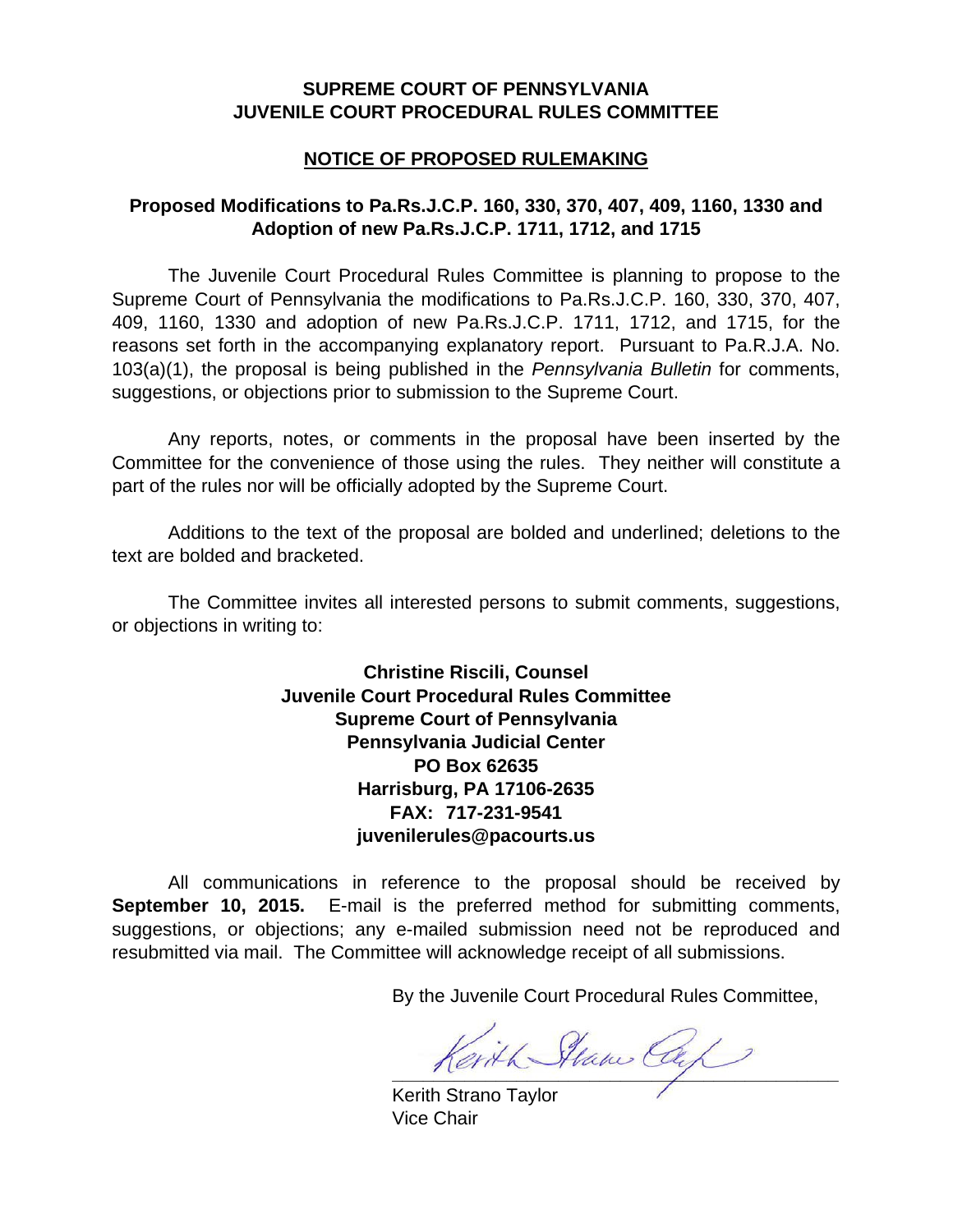# **EXPLANATORY REPORT**

There have been several recent amendments to the Child Protective Services Law (CPSL). The modifications and new rules are in response to these legislative enactments.

### **Rules 160 and 1160**

Additional paragraphs have been added to these rules to allow masters, hearing officers, conference officers, arbitrators, or other persons authorized to hear custody matters to review the juvenile's official court record when determining those custody matters. Additionally, the Department of Public Welfare may review the official court record to determine whether the perpetrator's name and related information should be expunged from the Statewide database. *See* 23 Pa.C.S. § 6336 for the information that may be on the Statewide database.

The court, its probation officers, and its staff may always review the official court record regardless of the type or purpose of a hearing. *See* paragraph (A)(1). Rules 120 and 1120 define "court" as the Court of Common Pleas and masters when they are permitted to hear cases.

#### **Rule 330**

This rule provides that the petition must contain extra allegations if the alleged delinquent act(s) establish that the juvenile is the perpetrator of the child abuse in a delinquency case. Those allegations include: 1) specific facts that establish the juvenile is the perpetrator of child abuse; 2) that the child abuse and the current delinquency proceeding concern the same factual circumstances; and 3) a request for a special finding that the juvenile is the perpetrator of child abuse against the victim.

#### **Rule 370**

If it is alleged in the petition that the juvenile is the perpetrator of child abuse, before a consent decree can be ordered, the juvenile must admit to the delinquent act(s) pursuant to Rule 407 or the court must make a finding pursuant to Rule 408 when ruling on the offenses after an adjudicatory hearing. The court cannot enter a consent decree order if it has proceeded to adjudicating the juvenile delinquent pursuant to Rule 409. *See Comment* to Rules 370 and 408.

After the entry of the consent decree order, the juvenile probation officer must transmit a copy of the order to the county agency.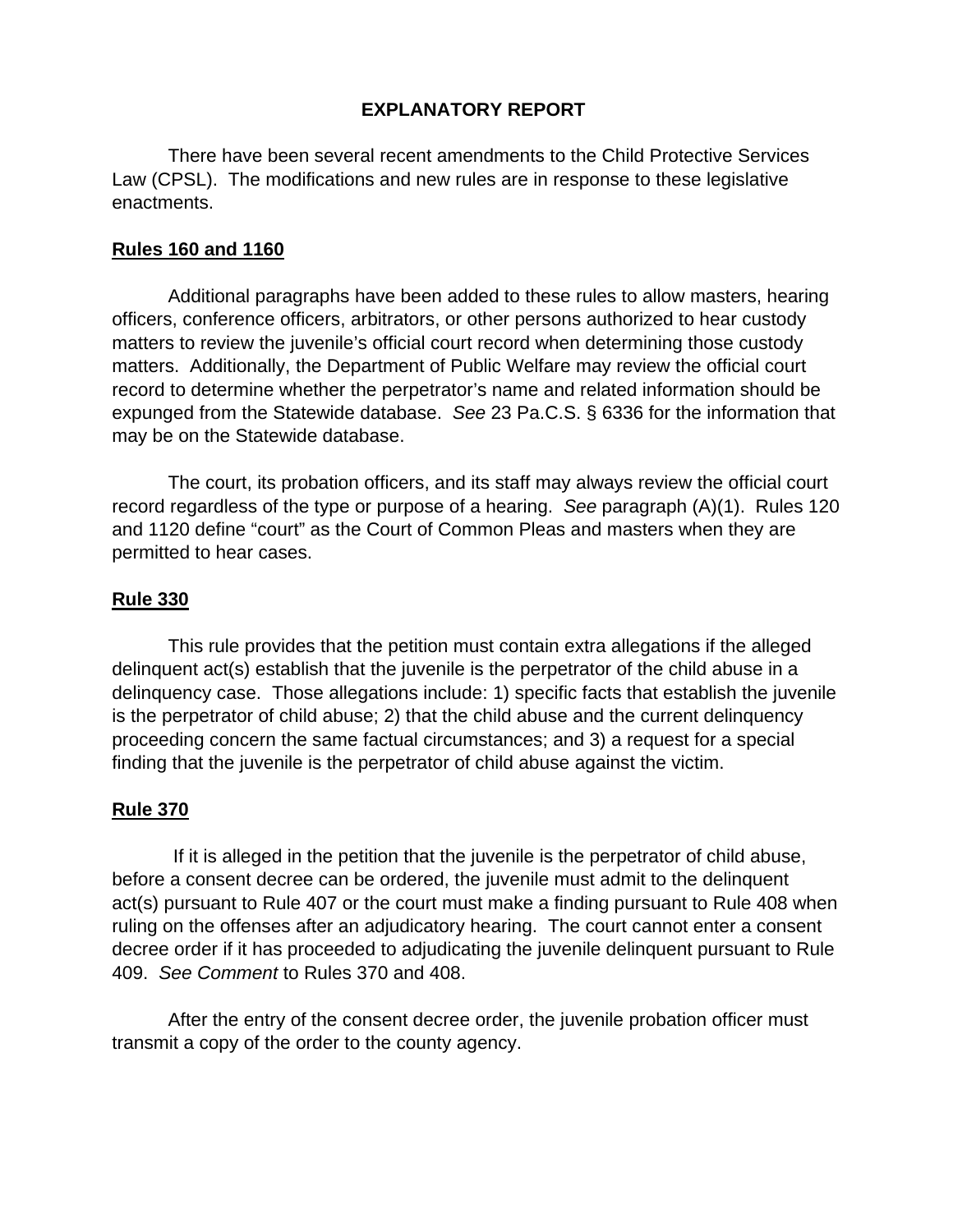# **Rule 407**

An additional paragraph has been added to the admission colloquy. It explains that the juvenile will be placed on the Statewide database for child abuse offenders. Because of this admission, the juvenile is prohibited from working with children.

## **Rule 409**

If the juvenile is adjudicated delinquent and the court finds that the juvenile was the perpetrator of child abuse against the victim for the same factual circumstances alleged in the delinquency petition, the court must include this finding in its adjudication order. The juvenile probation officer must send a copy of the order to the county agency.

## **Rule 1330**

This rule provides that the petition must contain extra allegations if the alleged act(s) establish that the child is the victim of child abuse and another party to the proceeding is the perpetrator of the child abuse. Those allegations include: 1) that the child is the alleged victim of the child abuse report; 2) the identity of the perpetrator, who is a party to the proceeding; 3) that the child abuse and the dependency proceeding concern the same factual circumstances; 4) the specific act(s) of child abuse; and 5) any available reports substantiating the act(s) of child abuse.

## **Rule 1711**

This is a new rule that governs the filing of a motion for a finding of child abuse. A motion for a finding of child abuse may be included in the dependency petition or be made pursuant to Rule 1344 if the alleged perpetrator is a party to the dependency proceeding.

The motion must allege or include: 1) that the child is the alleged victim of the child abuse report; 2) the identity of the perpetrator, who is a party to the proceeding; 3) that the child abuse and the dependency proceeding concern the same factual circumstances; 4) the specific act(s) of child abuse; and 5) any available reports substantiating the act(s) of child abuse.

## **Rule 1712**

As soon as a party is aware that the dependency proceedings and the specific alleged act(s) of child abuse involve the same factual circumstances, a motion seeking a finding of child abuse must be filed. This should be as timely as possible to prevent undue prejudice to the alleged perpetrator.